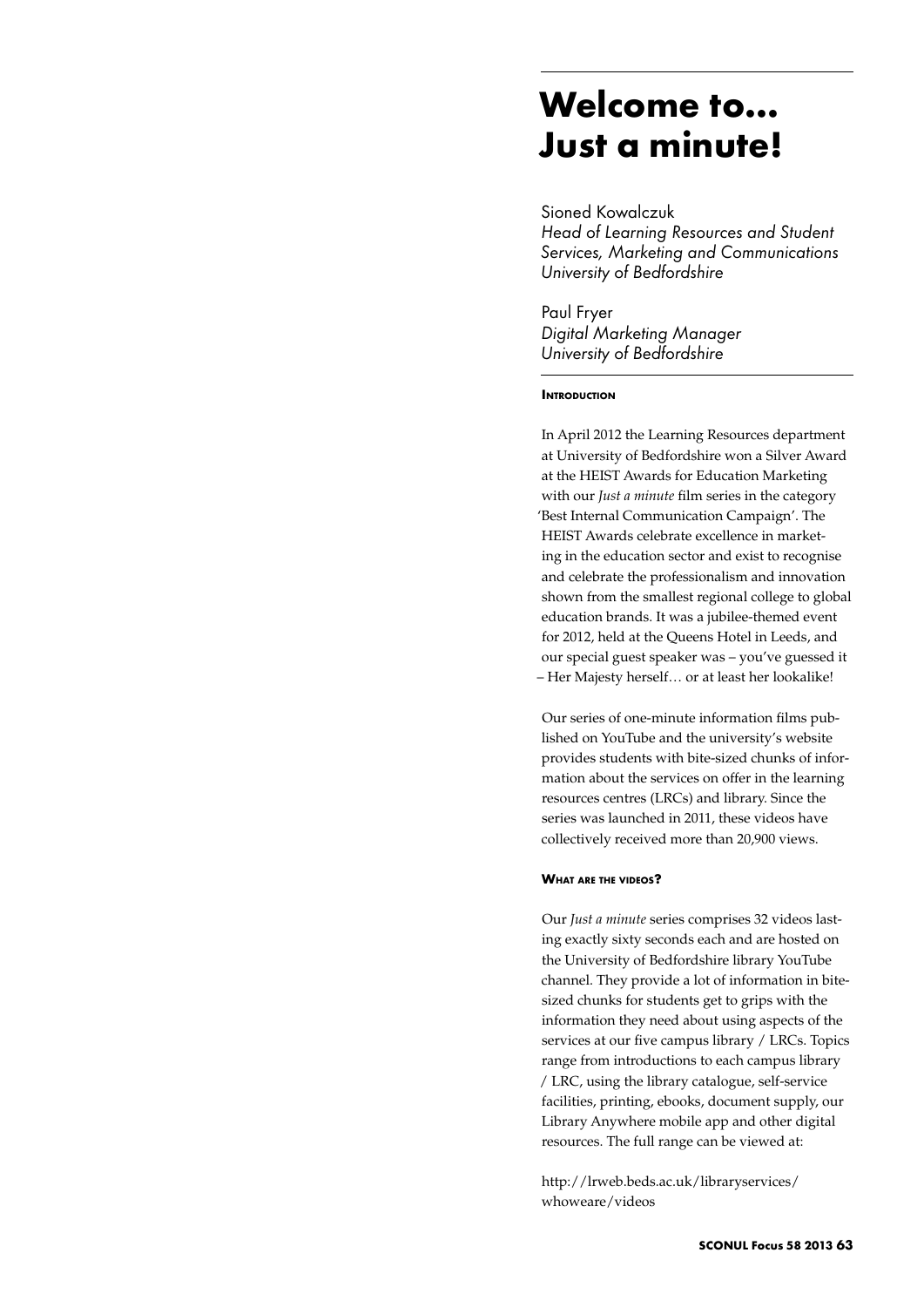http://www.youtube.com/playlist?list=PLF206C 9105E2702A0&feature=plcp

#### **Why did we make them?**

All staff and students have access to the learning resources website (lrweb.beds.ac.uk). This is a large website with multiple contributors and needs to accommodate both home and international students across our campuses. We are also constantly striving to improve the digital services we provide for current students via the website. Although we had integrated our social media channels such as Twitter and Facebook across our site, on review we realised the website was particularly lacking in high-quality video content. With the implementation of a new content management system (Squiz Matrix) for the university we were now able to embed videos and playlists much more efficiently than before. We therefore decided to create and tailor a series of new videos to make it both easier and more accessible for users to get a quick, succinct guide to all aspects of library services. As our students are clearly embracing the use of digital media, it was important for us to make information about our services available to them in as many different, proven formats as possible. This would allow them to receive information in a timely and easily accessible manner and use the level of technology they were comfortable with to view them (e.g. laptop, desktop PC, tablet device, smartphone).

We are keen to present traditional library services in a new light and spotlight the ongoing developments in library service provision as part of our learning resources promotional campaigns. We also want to use these videos outside the website to raise the profile of the Learning Resources Centres in the university and to support the student induction process as much as possible. As the videos and our website are also accessible from outside the university, we have borne in mind that prospective students could find the videos useful when acquainting themselves with our services and getting acclimatised before beginning their studies with us.

 We are aware that students interact with us in the context of a blended learning environment and it is important to give them the opportunity to do so and to learn through a variety of different media to suit their varied learning styles. We felt that to produce a series of videos would exploit the cur-

rent trend of mobile web use. We branded these videos as 'Just a minute – Library videos'.

#### **How do we do it?**

We use Google Analytics to monitor closely the most viewed sections and pages on our website, and by studying the results over the past few years we were able to determine which subjects students were keen to learn about. We used this information to prioritise certain videos.

Once we have selected a subject the library team member with the most knowledge on it writes a script. This is a really key process because without a good script the video would not work. If students are watching a video and looking for the answer to a particular problem, they want an answer to that question quickly and clearly.

The next step is to record the script; making sure it fits exactly to a minute can sometimes require some editing. We use an external microphone and import the sound file into the editing software (iMovie or Camtasia); we can then look at what shots we need to accompany the voice-over. If the video is showing students how to do something online, we typically capture the screen and match with the voice-over. To maintain pace and interest we mix the screenshot recordings with footage, which in some cases shows students what they need to do in the library: this could be how to take out books, how to use the rolling stack or a number of services that we have on offer in the library.

We film using a full HD camera to ensure the best quality possible as it is key that all the videos are consistent in quality.

Once the video has been created and we are satisfied that it meets our brand guidelines we upload it and begin promoting it. We make sure Google will find it by tagging it with the right keywords and making a text version available on the same page. In addition, we showcase and promote the videos through our well-established communications channels:

*YouTube:* We host all the videos on our YouTube channel. This allows us to embed them back into the site as well as to share the videos with interested parties.

*Facebook:* When adding a video to YouTube we also embed it on our Facebook fan page for additional exposure.